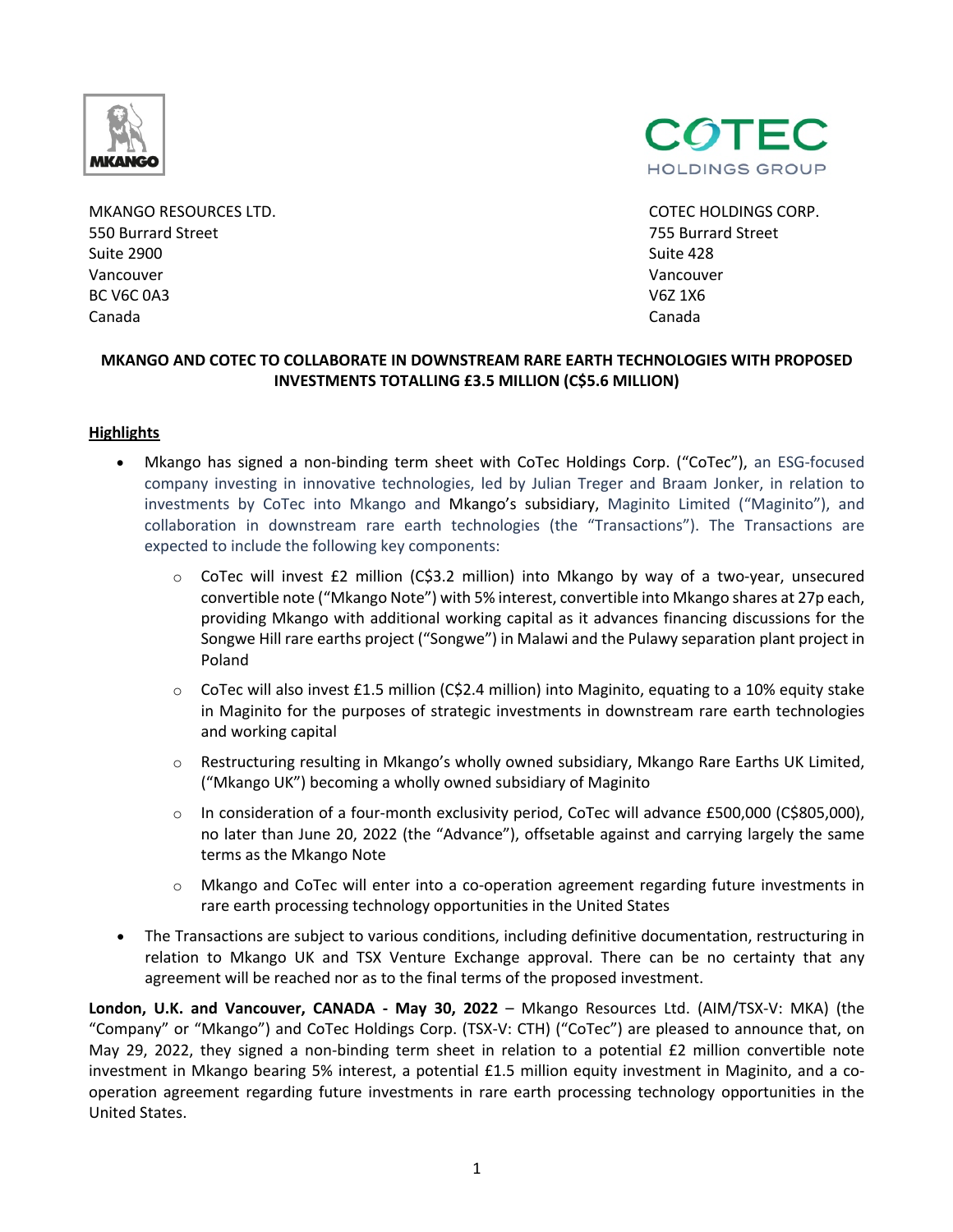**William Dawes, Chief Executive of Mkango stated:** *"We are very pleased to take this step towards collaborating with CoTec in the rare earths sector. The proposed investments would increase Mkango's financial flexibility, creating a strong platform to grow Maginito and for future expansion into the U.S. market, whilst the integrated development of Songwe and the Pulawy separation plant continues in parallel*.*"*

**Julian Treger, Chief Executive Officer of CoTec stated:** *"Our collaboration with, and investment in, Mkango and Maginito are consistent with CoTec's focus on investing in innovative, green and scalable technologies in the mineral extraction industry."*

Maginito is focused on developing green technology opportunities in the rare earths supply chain, encompassing neodymium (NdFeB) magnet recycling as well as innovative rare earth alloy, magnet, and separation technologies. Maginito holds a 42% interest in U.K. rare earth (NdFeB) magnet recycler, HyProMag (www.hypromag.com) with an option to increase its interest to 49%. Hypromag has licensed the patented technology called HPMS (Hydrogen Processing of Magnet Scrap) developed in the Magnetic Materials Group (MMG) at the University of Birmingham.

HyProMag's strategy is to establish short loop recycling facilities for NdFeB magnets at Tyseley Energy Park in Birmingham, U.K. (the "Tyseley Recycling Facilities") and other locations to provide a sustainable solution for the supply of NdFeB magnets and alloy powders for a wide range of markets including, for example, automotive and electronics. In November 2021, HyProMag established an 80%-owned subsidiary in Germany, HyProMag GmbH, to rollout commercialisation of HPMS technology into Germany and Europe.

Mkango UK is establishing a pilot plant at Tyseley Energy Park (the "Mkango UK Pilot Plant") to chemically process recycled HPMS NdFeB powder and magnet swarf (i.e. the powder produced from grinding and finishing magnets) from a range of scrap sources including electronic waste, electric motors and wind turbines, complementing the short loop magnet recycling routes being developed in parallel by HyProMag.

## **Market Abuse Regulation (MAR) Disclosure**

The information contained within this announcement is deemed by the Company to constitute inside information as stipulated under the Market Abuse Regulations (EU) No. 596/2014 ('MAR') which has been incorporated into UK law by the European Union (Withdrawal) Act 2018. Upon the publication of this announcement via Regulatory Information Service, this inside information is now considered to be in the public domain.

# **About CoTec Holdings Corp.**

CoTec is an ESG-focused company investing in innovative technologies that have the potential to fundamentally change the way metals and minerals can be extracted and processed. The Company is committed to supporting the transition to a lower carbon future for the extraction industry, a sector on the cusp of a green revolution as it embraces technology and innovation.

CoTec is a publicly traded mining issuer listed on the Toronto Venture Stock Exchange and trades under the symbol CTH.For more information, please visit www.cotec.ca.

### **About Mkango Resources Limited**

Mkango's corporate strategy is to develop new sustainable primary and secondary sources of neodymium, praseodymium, dysprosium and terbium to supply accelerating demand from electric vehicles, wind turbines and other clean technologies. This integrated Mine, Refine, Recycle strategy differentiates Mkango from its peers, uniquely positioning the Company in the rare earths sector.

Mkango is developing Songwe Hill in Malawi with a Feasibility Study nearing completion. Malawi is known as "The Warm Heart of Africa", a stable democracy with existing road, rail and power infrastructure, and new infrastructure developments underway.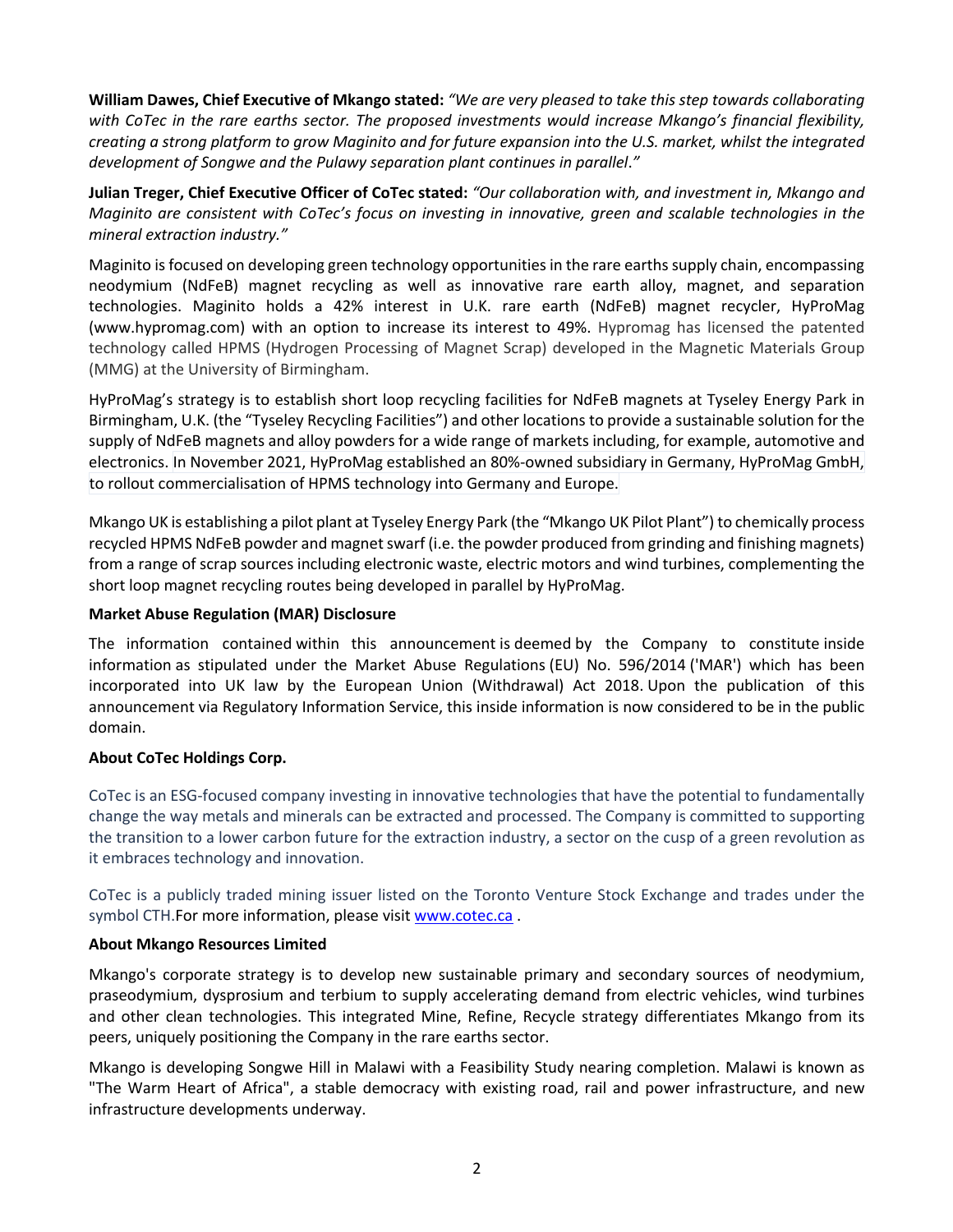In parallel, Mkango and Grupa Azoty PULAWY, Poland's leading chemical company and the second largest manufacturer of nitrogen and compound fertilizers in the European Union, have agreed to work together towards development of a rare earth Separation Plant at Pulawy in Poland (the "Pulawy Separation Plant"). The Pulawy Separation Plant will process the purified mixed rare earth carbonate produced at Songwe Hill.

Through its ownership of Maginito (www.maginito.com), Mkango is also developing green technology opportunities in the rare earths supply chain, encompassing neodymium (NdFeB) magnet recycling as well as innovative rare earth alloy, magnet, and separation technologies. Maginito holds a 42% interest in UK rare earth (NdFeB) magnet recycler, HyProMag (www.hypromag.com) with an option to increase its interest to 49%.

Mkango also has an extensive exploration portfolio in Malawi, including the Mchinji rutile exploration project, the Thambani uranium-tantalum-niobium-zircon project and Chimimbe nickel-cobalt project.

For more information, please visit www.mkango.ca

#### **Cautionary Note Regarding Forward-Looking Statements**

This news release contains forward-looking statements (within the meaning of that term under applicable securities laws) with respect to Mkango, its business, HyProMag, Mkango UK, the Pulawy Separation Plant, the Tyseley Recycling Facilities, the Mkango UK Pilot Plant and Songwe and the Transactions as well as with respect to CoTec. Generally, forward looking statements can be identified by the use of words such as "plans", "expects" or "is expected to", "scheduled", "estimates" "intends", "anticipates", "believes", or variations of such words and phrases, or statements that certain actions, events or results "can", "may", "could", "would", "should", "might" or "will", occur or be achieved, or the negative connotations thereof. Readers are cautioned not to place undue reliance on forward-looking statements, as there can be no assurance that the plans, intentions or expectations upon which they are based will occur. By their nature, forward-looking statements involve numerous assumptions, known and unknown risks and uncertainties, both general and specific, that contribute to the possibility that the predictions, forecasts, projections and other forward-looking statements will not occur, which may cause actual performance and results in future periods to differ materially from any estimates or projections of future performance or results expressed or implied by such forward-looking statements. Such factors and risks include, without limiting the foregoing, completion of the Transactions, governmental action relating to COVID-19, COVID-19 and other market effects on global demand and pricing for the metals and associated downstream products for which Mkango is exploring, researching and developing, factors relating the development of the Mkango UK Pilot Plant, the Pulawy Separation Plant, including the outcome and timing of the completion of the feasibility studies, cost overruns, complexities in building and operating the Separation Plant, changes in economics and government regulation, the positive results of a feasibility study on the Pulawy Separation Plant and Songwe and delays in obtaining financing or governmental approvals for, and the impact of environmental and other regulations relating to, Songwe, the Mkango UK Pilot Plant and the Pulawy Separation Plant. The forward-looking statements contained in this news release are made as of the date of this news release. Except as required by law, the Company and CoTec disclaim any intention and assume no obligation to update or revise any forward-looking statements, whether as a result of new information, future events or otherwise, except as required by applicable law. Additionally, the Company and CoTec undertake no obligation to comment on the expectations of, or statements made by, third parties in respect of the matters discussed above.

# **For further information on Mkango, please contact: Mkango Resources Limited**

William Dawes **Alexander Lemon** Chief Executive Officer President will@mkango.ca alex@mkango.ca Canada: +1 403 444 5979